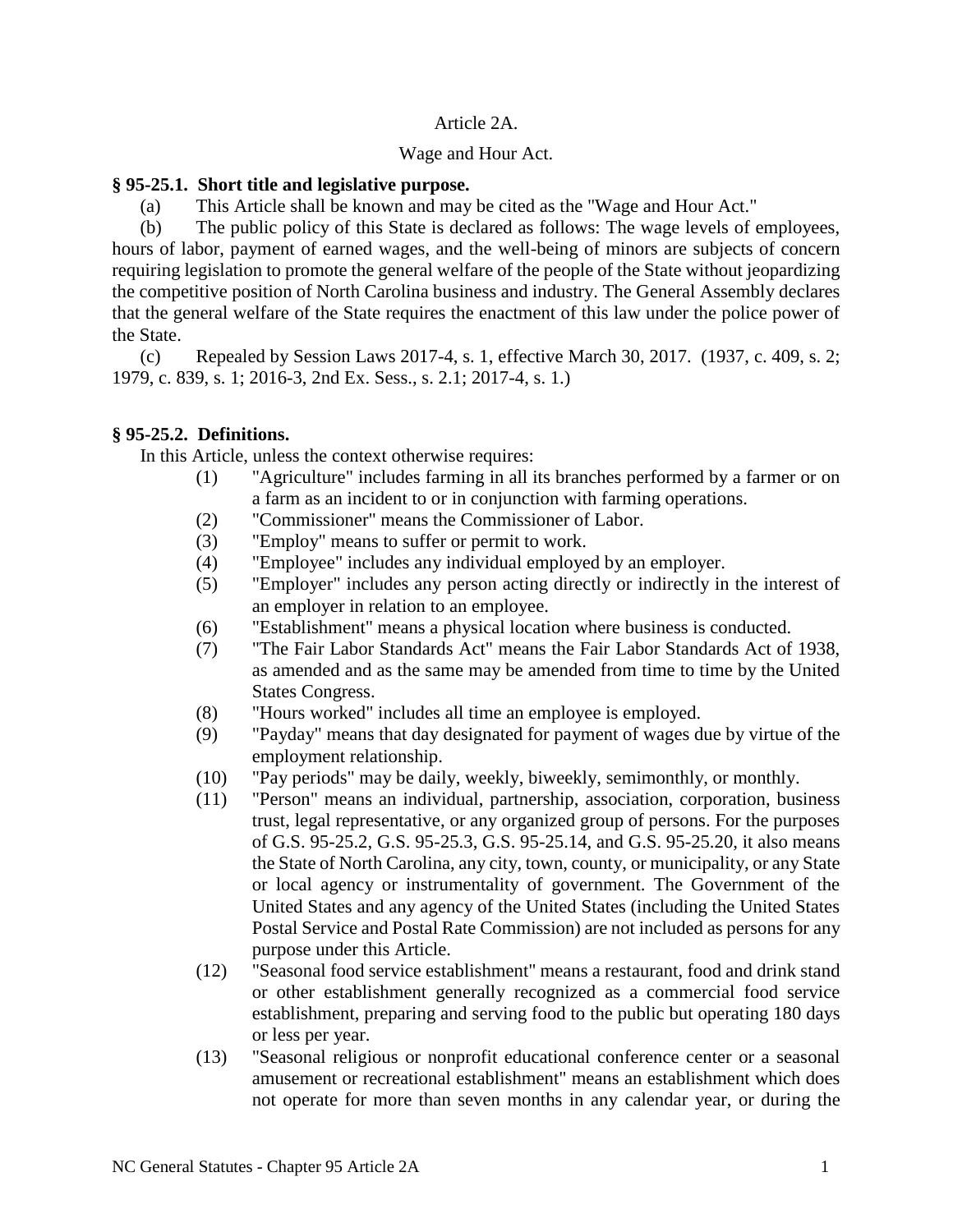preceding calendar year had average receipts for any six months of such year of not more than thirty-three and one-third percent (33 1/3%) of its average receipts for the other six months of that year.

- (14) "Tipped employee" means any employee who customarily receives more than twenty dollars (\$20.00) a month in tips.
- (15) "Tip" shall mean any money or part thereof over and above the actual amount due a business for goods, food, drink, services or articles sold which is paid in cash or by credit card, or is given to or left for an employee by a patron or patrons of the business where the employee is employed.
- (16) "Wage" paid to an employee means compensation for labor or services rendered by an employee whether determined on a time, task, piece, job, day, commission, or other basis of calculation, and the reasonable cost as determined by the Commissioner of furnishing employees with board, lodging, or other facilities. For the purposes of G.S. 95-25.6 through G.S. 95-25.13 "wage" includes sick pay, vacation pay, severance pay, commissions, bonuses, and other amounts promised when the employer has a policy or a practice of making such payments.
- (17) "Workweek" means any period of 168 consecutive hours.
- (18) "Enterprise" means the related activities performed either through unified operations or common control by any person or persons for a common business purpose and includes all such activities whether performed in one or more establishments or by one or more corporate units but shall not include the related activities performed for such enterprise by an independent contractor or franchisee. (1959, c. 475; 1961, c. 652; 1969, c. 34, s. 2; c. 218; 1971, c. 1231, s. 1; 1975, c. 413, s. 1; c. 605; 1977, c. 653; c. 672, s. 1; c. 826, s. 1; 1979, c. 839, s. 1; 1981, c. 663, ss. 10, 11; 1983, c. 708, s. 3; 1991, c. 330, s. 1.)

### **§ 95-25.3. Minimum wage.**

(a) Every employer shall pay to each employee who in any workweek performs any work, wages of at least six dollars and fifteen cents (\$6.15) per hour or the minimum wage set forth in paragraph 1 of section 6(a) of the Fair Labor Standards Act, 29 U.S.C. 206(a)(1), as that wage may change from time to time, whichever is higher, except as otherwise provided in this section.

(b) In order to prevent curtailment of opportunities for employment, the wage rate for full-time students, learners, apprentices, and messengers, as defined under the Fair Labor Standards Act, shall be ninety percent (90%) of the rate in effect under subsection (a) above, rounded to the lowest nickel.

(c) The Commissioner, in order to prevent curtailment of opportunities for employment, may, by regulation, establish a wage rate less than the wage rate in effect under section (a) which may apply to persons whose earning or productive capacity is impaired by age or physical or mental deficiency or injury, as such persons are defined under the Fair Labor Standards Act.

(d) The Commissioner, in order to prevent curtailment of opportunities for employment of the economically disadvantaged and the unemployed, may, by regulation, establish a wage rate not less than eighty-five percent (85%) of the otherwise applicable wage rate in effect under subsection (a) which shall apply to all persons (i) who have been unemployed for at least 15 weeks and who are economically disadvantaged, or (ii) who are, or whose families are, receiving Work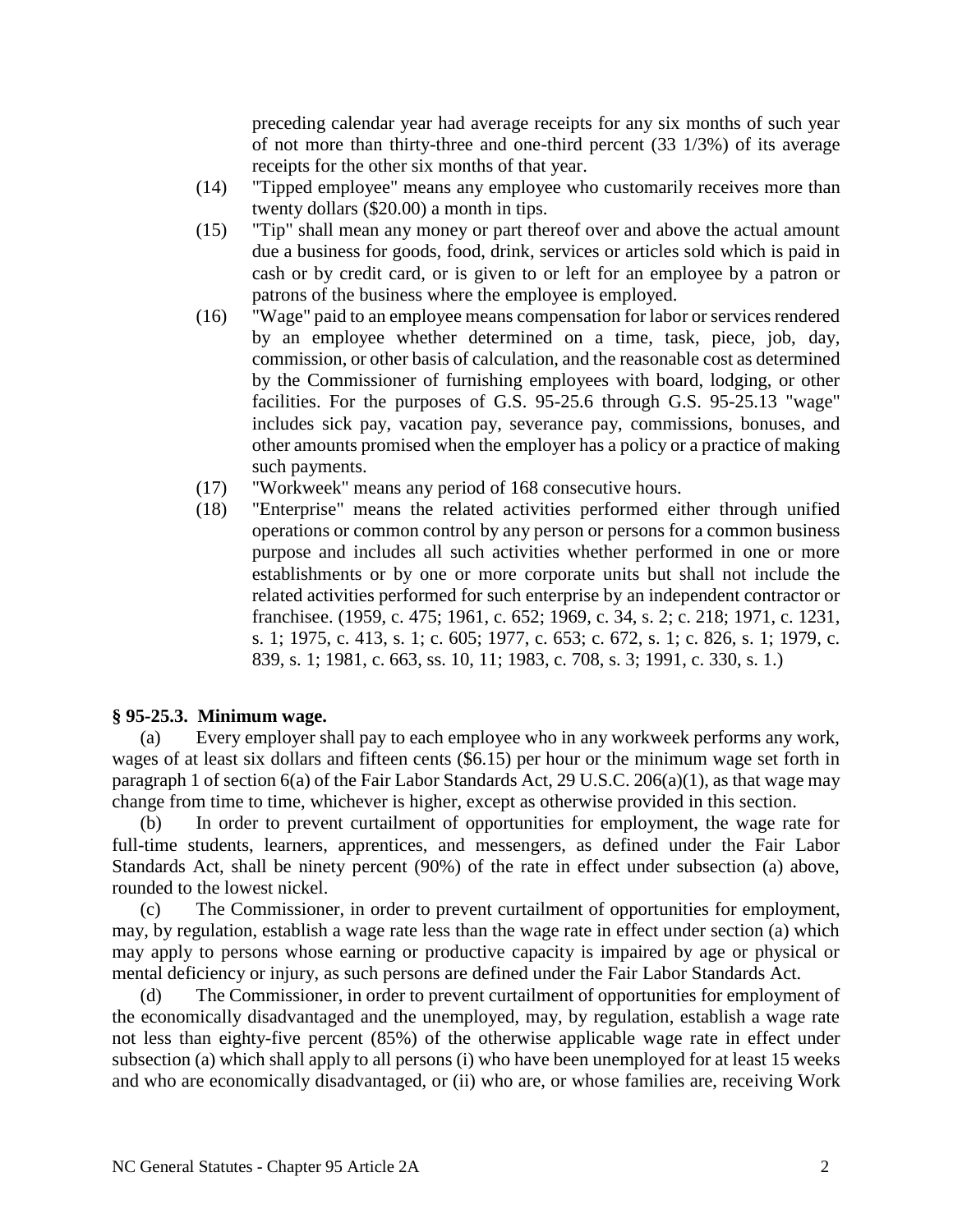First Family Assistance or who are receiving supplemental security benefits under Title XVI of the Social Security Act.

Pursuant to regulations issued by the Commissioner, certificates establishing eligibility for such subminimum wage shall be issued by the Division of Employment Security.

The regulation issued by the Commissioner shall not permit employment at the subminimum rate for a period in excess of 52 weeks.

(e) The Commissioner, in order to prevent curtailment of opportunities for employment, and to not adversely affect the viability of seasonal establishments, may, by regulation, establish a wage rate not less than eighty-five percent (85%) of the otherwise applicable wage rate in effect under subsection (a) that shall apply to any employee employed by an establishment that is a seasonal food service establishment.

(f) Tips earned by a tipped employee may be counted as wages only up to the amount permitted in section 3(m) of the Fair Labor Standards Act, 29 U.S.C. 203(m), if the tipped employee is notified in advance, is permitted to retain all tips and the employer maintains accurate and complete records of tips received by each employee as such tips are certified by the employee monthly or for each pay period. Even if the employee refuses to certify tips accurately, tips may still be counted as wages when the employer complies with the other requirements of this section and can demonstrate by monitoring tips that the employee regularly receives tips in the amount for which the credit is taken. Tip pooling shall also be permissible among employees who customarily and regularly receive tips; however, no employee's tips may be reduced by more than fifteen percent (15%) under a tip pooling arrangement.

(g) Repealed by Session Laws 2006-259, s. 18, effective August 23, 2006. (1959, c. 475; 1963, c. 816; 1965, c. 229; 1969, c. 34, s. 1; 1971, c. 138; 1973, c. 802; 1975, c. 256, s. 1; 1977, c. 519; 1979, c. 839, s. 1; 1981, c. 493, s. 1; c. 663, s. 13; 1983, c. 708, s. 1; 1985, c. 97; 1987, c. 79; 1991, c. 270, ss. 1, 2; c. 330, s. 5; 1997-146, s. 1; 1997-443, s. 12.25; 2006-114, s. 1; 2006-259, s. 18; 2011-401, s. 3.6; 2017-185, s. 3(b).)

**§ 95-25.3A:** Repealed by Session Laws 2003-308, s. 8, effective July 1, 2003.

#### **§ 95-25.4. Overtime.**

(a) Every employer shall pay each employee who works longer than 40 hours in any workweek at a rate of not less than time and one half of the regular rate of pay of the employee for those hours in excess of 40 per week.

(b) Repealed by Session Laws 1991, c. 330, s. 2, effective June 19, 1991. (1973, c. 685, s. 1; 1979, c. 839, s. 1; 1991, c. 330, s. 2; c. 492, s. 1; 2017-185, s. 3(c).)

#### **§ 95-25.5. Youth employment.**

(a) No youth under 18 years of age shall be employed by any employer in any occupation without a youth employment certificate unless specifically exempted. The Commissioner of Labor shall prescribe regulations for youths and employers concerning the issuance, maintenance and revocation of certificates. Certificates will be issued by the Commissioner.

(a1) During the regular school term, no youth under 18 years of age who is enrolled in school in grade 12 or lower may be employed between 11 P.M. and 5 A.M. when there is school for the youth the next day. This restriction does not apply to youths 16 and 17 years of age if the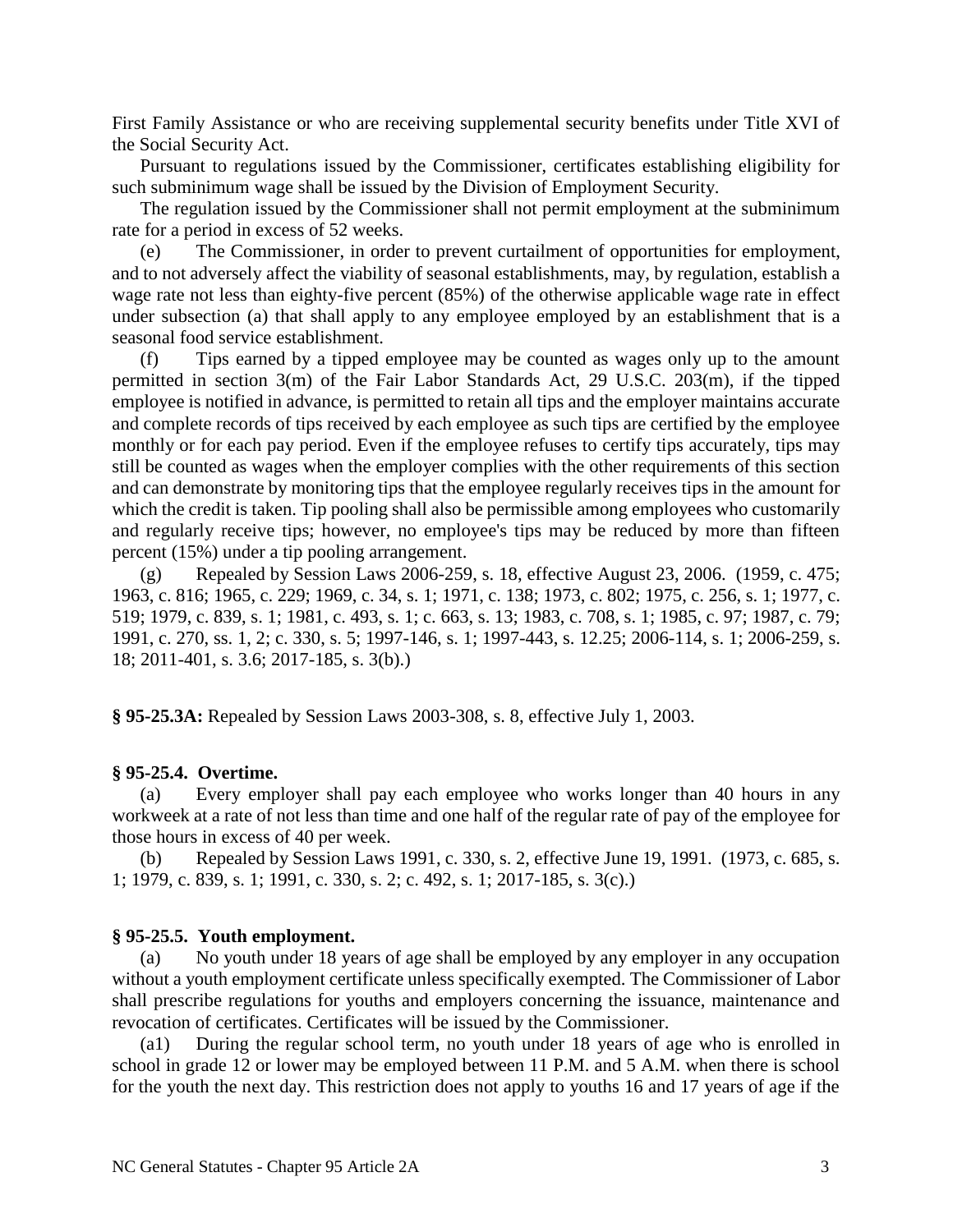employer receives written approval for the youth to work beyond the stated hours from the youth's parent or guardian and from the youth's principal or the principal's designee.

(b) No youth under 18 years of age may be employed by an employer in any occupation which the United States Department of Labor shall find and by order declare to be hazardous and without exemption under the Fair Labor Standards Act, or in any occupation which the Commissioner of Labor after public hearing shall find and declare to be detrimental to the health and well-being of youths.

(c) No youth 14 or 15 years of age may be employed by an employer in any occupation except those determined by the United States Department of Labor to be permitted occupations under the Fair Labor Standards Act; provided, such youths may be employed by employers:

- (1) No more than three hours on a day when school is in session for the youth;
- (2) No more than eight hours on a day when school is not in session for the youth;
- (3) Only between 7 A.M. and 7 P.M., except to 9 P.M. during the summer (when school is not in session);
- (4) No more than 40 hours in any one week when school is not in session for the youth;
- (5) No more than 18 hours in any one week when school is in session for the youth; and
- (6) Only outside school hours.

Notwithstanding the above, enrollees in high school apprenticeships or in work experience and career exploration programs as defined under the Fair Labor Standards Act may work up to 23 hours in any one week when school is in session, any portion of which may be during school hours.

(d) No youth 13 years of age or less may be employed by an employer, except youths 12 and 13 years of age may be employed outside school hours in the distribution of newspapers to the consumer but not more than three hours per day. An employment certificate shall not be required for any youth under 18 years of age engaged in the distribution of newspapers to the consumer outside of school hours.

(e) No youth under 16 years of age shall be employed for more than five consecutive hours without an interval of at least 30 minutes for rest. No period of less than 30 minutes shall be deemed to interrupt a continuous period of work.

(f) For any youth 13 years of age or older, the Commissioner may waive any provision of this section and authorize the issuance of an employment certificate when:

- (1) He receives a letter from a social worker, court, probation officer, county department of social services, a letter from the North Carolina Alcohol Beverage Control Commission or school official stating those factors which create a hardship situation and how the best interest of the youth is served by allowing a waiver; and
- (2) He determines that the health or safety of the youth would not be adversely affected; and
- (3) The parent, guardian, or other person standing in loco parentis consents in writing to the proposed employment.

(g) Youths employed as models, or as actors or performers in motion pictures or theatrical productions, or in radio or television productions are exempt from all provisions of this section except the certificate requirements of subsection (a).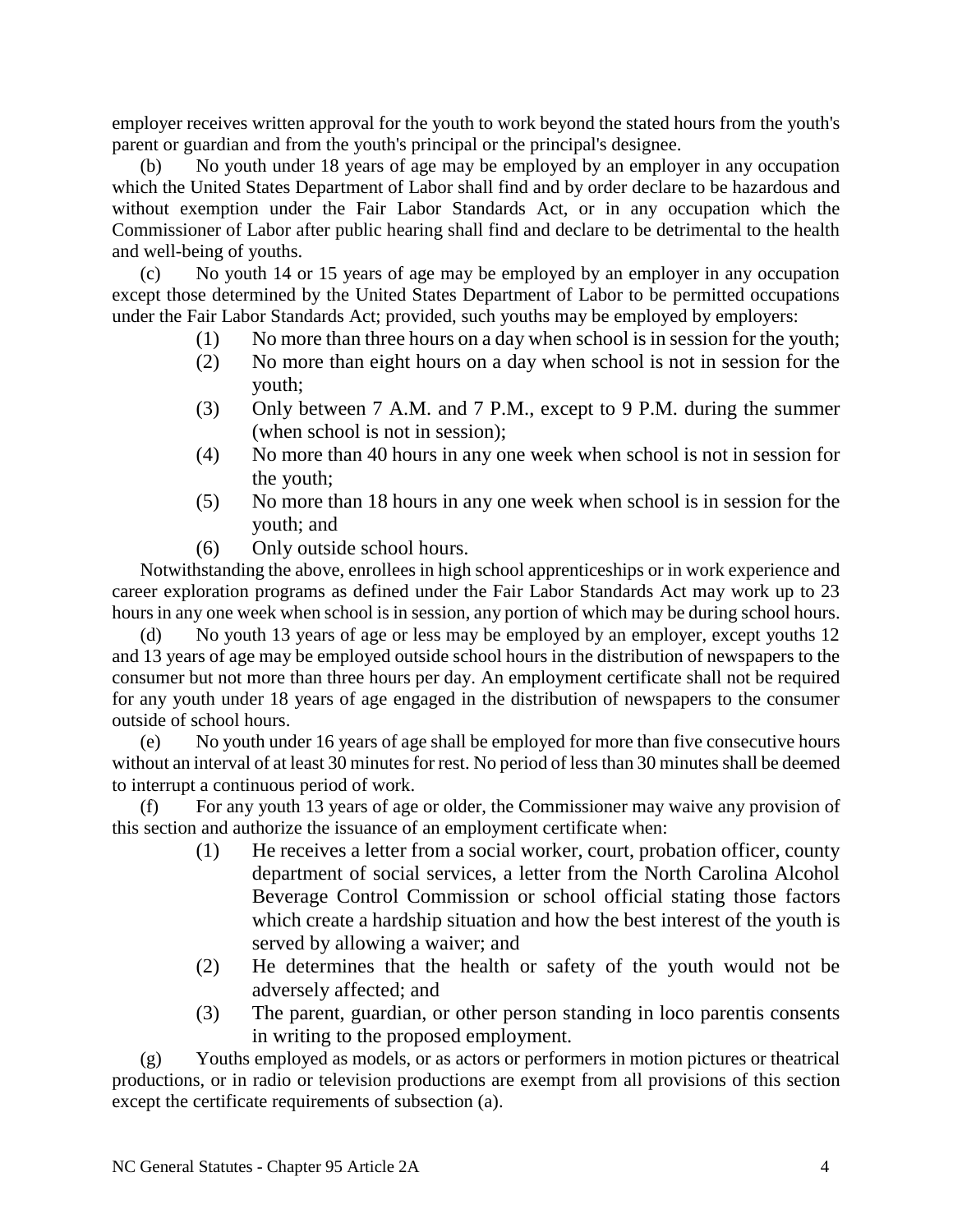(h) Youths employed by an outdoor drama directly in production-related positions such as stagehands, lighting, costumes, properties and special effects are exempt from all provisions of this section except the certificate requirements of subsection (a). Positions such as office workers, ticket takers, ushers and parking lot attendants have no exemption and are subject to all provisions of this section.

(i) Youth under 18 years of age employed by their parent, guardian, or other person standing in loco parentis are exempt from all provisions of this section, except for all of the following:

- (1) The certificate requirements of subsection (a) of this section.
- (2) The prohibition from hazardous or detrimental occupations of subsection (b) of this section.
- (3) The prohibitions of subsection  $(j)(2)$  of this section if the youths only work at the establishment when another employee at least 21 years of age is in charge of and present at the licensed premises.

(j) No person who holds any ABC permit issued pursuant to the provisions of Chapter 18B of the General Statutes for the on-premises sale or consumption of alcoholic beverages, including any mixed beverages, shall employ a youth:

- (1) Under 16 years of age on the premises for any purpose, unless the youth is at least 14 years of age and each of the following conditions is met:
	- a. The person obtains the written consent of a parent or guardian of the youth.
	- b. The youth is employed to work on the outside grounds of the premises for a purpose that does not involve the preparation, serving, dispensing, or sale of alcoholic beverages.
- (2) Under 18 years of age to prepare, serve, dispense or sell any alcoholic beverages, including mixed beverages, except for sale of alcoholic beverages at the point-of-sale for only off-premises consumption.

(k) Persons and establishments required to comply with or subject to regulation of child labor under the Fair Labor Standards Act are exempt from all provisions of this section, except the certificate requirements of subsection (a), the provisions of subsection (a1), the prohibition from occupations found and declared to be detrimental by the Commissioner of Labor pursuant to subsection (b), and the prohibitions of subsection (j). In addition, employment certificates will not be issued if such person's employment will be in violation of the applicable child labor provisions of the Fair Labor Standards Act. Such employers may also be assessed civil penalties pursuant to G.S. 95-25.23 for each violation of the provisions of this section or any regulation issued hereunder from which there is no exemption.

(k1) Youth, who are at least 16 years of age but less than 18 years of age, who participate in a supervised, practice experience in an occupation with an employer are exempt from the prohibition from occupations found and declared to be detrimental to the health and well-being of youth by the Commissioner of Labor pursuant to subsection (b) of this section, if the Commissioner of Labor finds all of the following conditions are met:

(1) The youth is enrolled in a public school or a nonpublic school that meets the requirements of Part 1 or Part 2 of Article 39 of Chapter 115C of the General Statutes that is partnering with the employer to offer the supervised, practice experience for the occupation.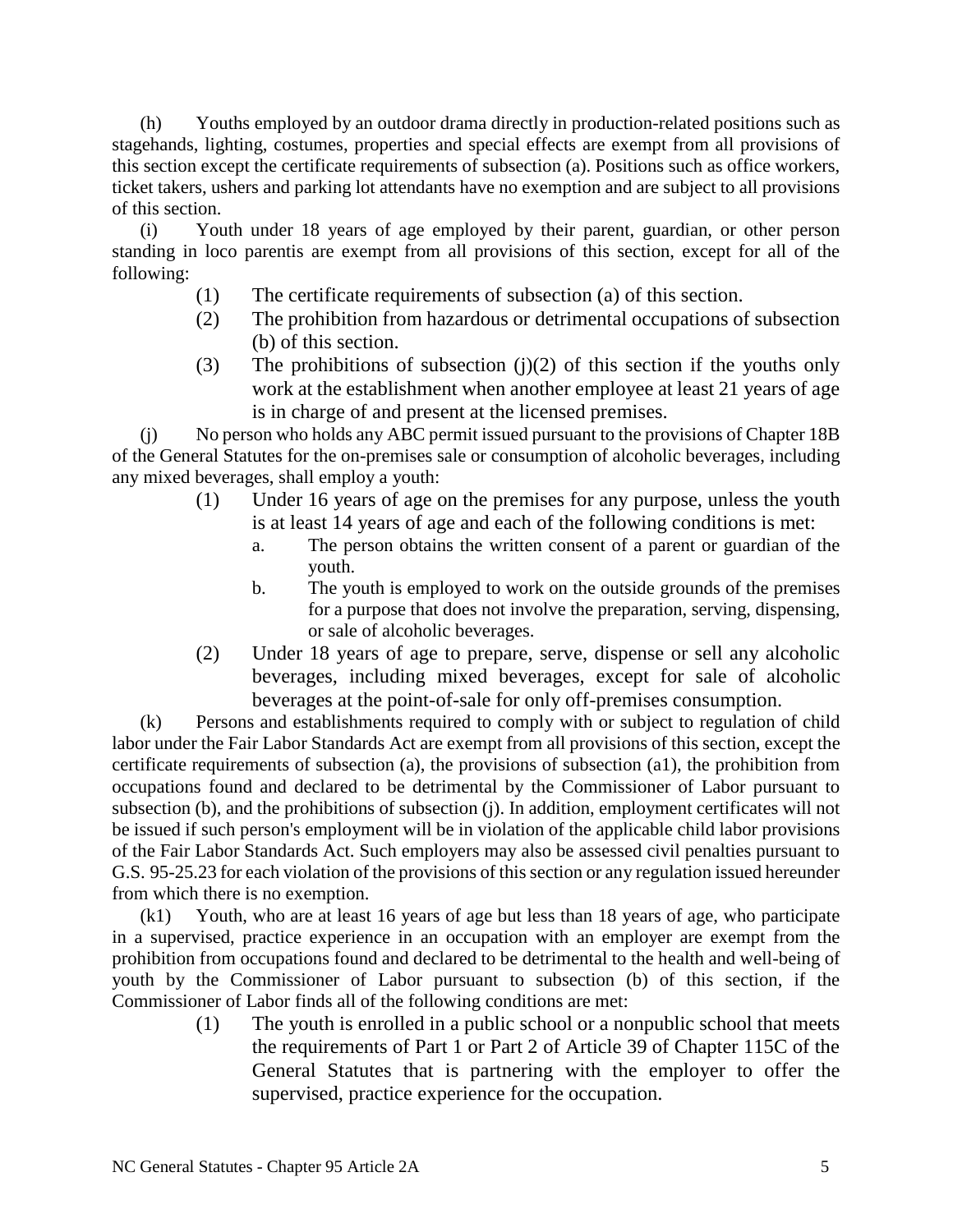- (2) The employer submits to the Commissioner of Labor the written agreement between the employer and the public or nonpublic school where the youth is enrolled that governs the operation of the supervised, practice experience for the occupation. The written agreement shall include at least the following:
	- a. The work is incidental to the youth's supervised, practice experience for the occupation.
	- b. The work is intermittent and for short periods of time.
	- c. The work is performed under direct and close supervision of a qualified and experienced person.
	- d. The employer shall give safety instructions and training to the youth before performing the work.
	- e. The employer has prepared a schedule of organized and progressive work processes to be performed by the youth.

The terms of the written agreement required by subdivision (2) of this subsection shall be consistent with the guidance provided in Child Labor Bulletin 101, Child Labor Provisions for Nonagricultural Occupations under the Fair Labor Standards Act, published by the United States Department of Labor, Wage and Hour Division, effective November 2016, and any subsequent revisions published for that document.

(*l*) Notwithstanding any other provision of this section, any youth who holds a North Carolina driver's license valid for the type of driving involved may be assigned as part of his employment to drive an automobile or truck not exceeding 6,000 pounds gross vehicle weight within a 25-mile radius of the principal place of employment, provided that the youth has completed a State-approved driver-education course, and provided that the assignment does not involve the towing of vehicles. "Gross vehicle weight" includes the truck chassis with lubricants, water and full tank or tanks of fuel, plus the weight of the cab or driver's compartment, body and special chassis and body equipment, and payload.

(m) Notwithstanding any other provision of this section, youths who are enrolled at an institution of higher education may be employed by the institution provided the employment is not hazardous. As used in this subsection, "institution of higher education" means any constituent institution of The University of North Carolina, any North Carolina community college, or any college or university that awards postsecondary degrees.

(n) Nothing in this section prohibits qualified youths under 18 years of age from participating in training through their fire department, the Office of State Fire Marshal, or the North Carolina Community College System. As used in this subsection, the term "qualified youth under 18 years of age" means an uncompensated fire department or rescue squad member who is at least the age of 15 and under the age of 18 and who is a member of a bona fide fire department, as that term is defined in G.S. 58-86-25, or of a rescue squad described in G.S. 58-86-30. (1937, c. 317, ss. 1-3, 6, 9, 18; 1943, c. 670; 1951, c. 1187, s. 1; 1967, cc. 173, 764; 1969, c. 962; 1973, c. 649, s. 1; c. 758, s. 1; 1977, c. 551, ss. 1-4; 1979, c. 839, s. 1; 1981, c. 412, ss. 3, 4; c. 489, ss. 1-7; c. 747, s. 66; 1985, c. 97, s. 1; 1987, c. 154; 1991, c. 492, s. 2; 1991 (Reg. Sess., 1992), c. 991, s. 1; 1993, c. 239, s. 1; 1995, c. 214, s. 1; 1999-237, s. 14.1; 2001-312, s. 3; 2001-515, s. 5; 2005-453, s. 15; 2009-21, s. 2; 2010-97, s. 9; 2015-221, s. 3.1; 2017-211, s. 14(a); 2019-166, s. 1; 2021-82, s. 5.)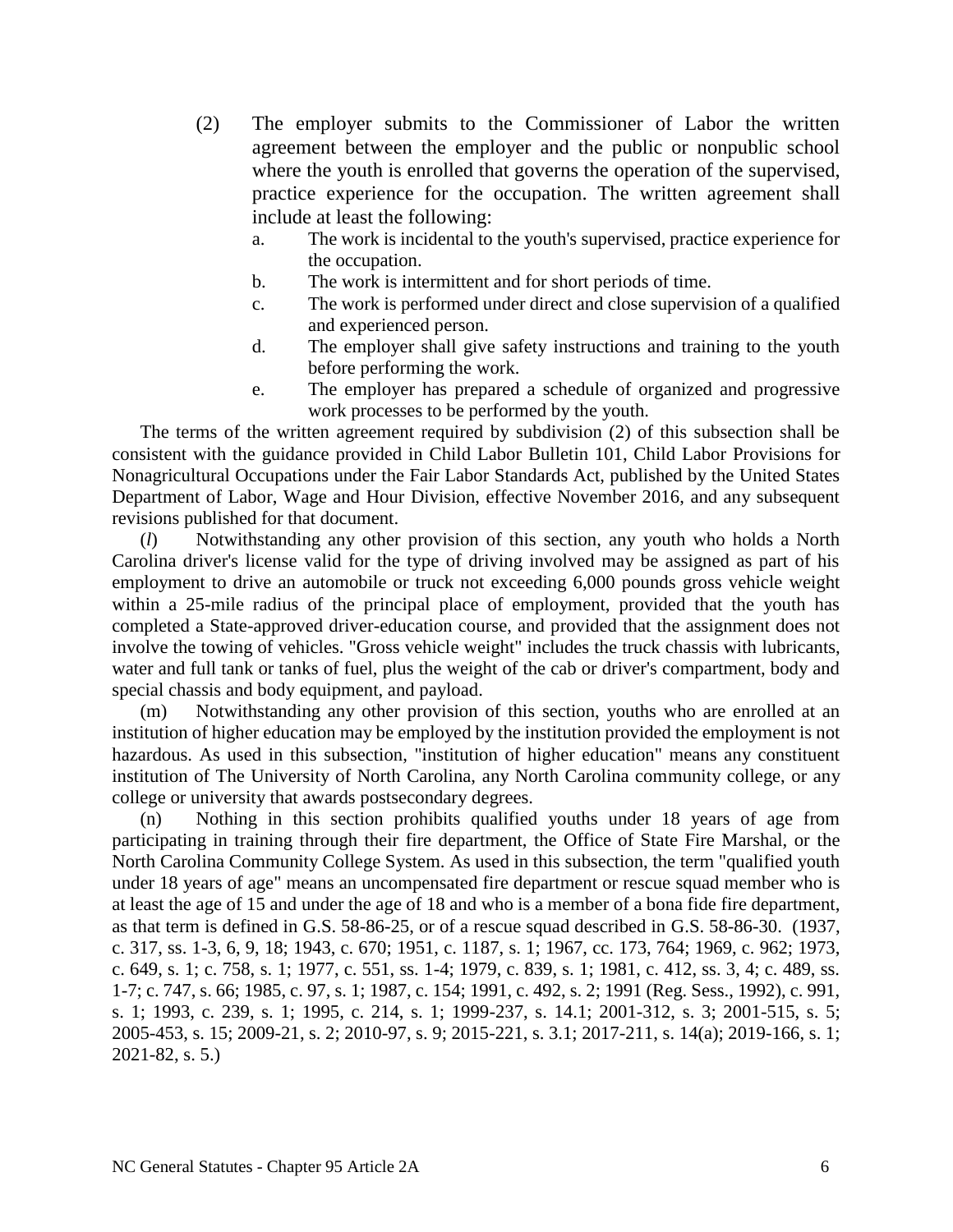#### **§ 95-25.6. Wage payment.**

Every employer shall pay every employee all wages and tips accruing to the employee on the regular payday. Pay periods may be daily, weekly, bi-weekly, semi-monthly, or monthly. Wages based upon bonuses, commissions, or other forms of calculation may be paid as infrequently as annually if prescribed in advance. (1975, c. 413, s. 3; 1977, c. 826, s. 3; 1979, c. 839, s. 1.)

### **§ 95-25.7. Payment to separated employees.**

Employees whose employment is discontinued for any reason shall be paid all wages due on or before the next regular payday either through the regular pay channels or by trackable mail if requested by the employee in writing. Wages based on bonuses, commissions or other forms of calculation shall be paid on the first regular payday after the amount becomes calculable when a separation occurs. Such wages may not be forfeited unless the employee has been notified in accordance with G.S. 95-25.13 of the employer's policy or practice which results in forfeiture. Employees not so notified are not subject to such loss or forfeiture. (1975, c. 413, s. 4; 1979, c. 839, s. 1; 1981, c. 663, s. 1; 1993, c. 214, s. 1; 2021-82, s. 6.)

# **§ 95-25.7A. Wages in dispute.**

(a) If the amount of wages is in dispute, the employer shall pay the wages, or that part of the wages, which the employer concedes to be due without condition, within the time set by this Article. The employee retains all remedies that the employee might otherwise be entitled to regarding any balance of wages claimed by the employee, including those remedies provided under this Article.

(b) Acceptance of a partial payment of wages under this section by an employee does not constitute a release of the balance of the claim. Further, any release of the claim required by an employer as a condition of partial payment is void. (1989, c. 687, s. 1.)

### **§ 95-25.8. Withholding of wages.**

# (a) An employer may withhold or divert any portion of an employee's wages when:

- (1) The employer is required or empowered to do so by State or federal law;
- (2) When the amount or rate of the proposed deduction is known and agreed upon in advance, the employer must have written authorization from the employee which (i) is signed on or before the payday(s) for the pay period(s) from which the deduction is to be made; (ii) indicates the reason for the deduction; and (iii) states the actual dollar amount or percentage of wages which shall be deducted from one or more paychecks. Provided, that if the deduction is for the convenience of the employee, the employee shall be given a reasonable opportunity to withdraw the authorization; or
- (3) When the amount of the proposed deduction is not known and agreed upon in advance, the employer must have written authorization from the employee which (i) is signed on or before the payday(s) for the pay period(s) from which the deduction is to be made; and (ii) indicates the reason for the deduction. Prior to any deductions being made under this section, the employee must (i) receive advance written notice of the actual amount to be deducted; (ii) receive written notice of their right to withdraw the authorization; and (iii) be given a reasonable opportunity to withdraw the authorization in writing.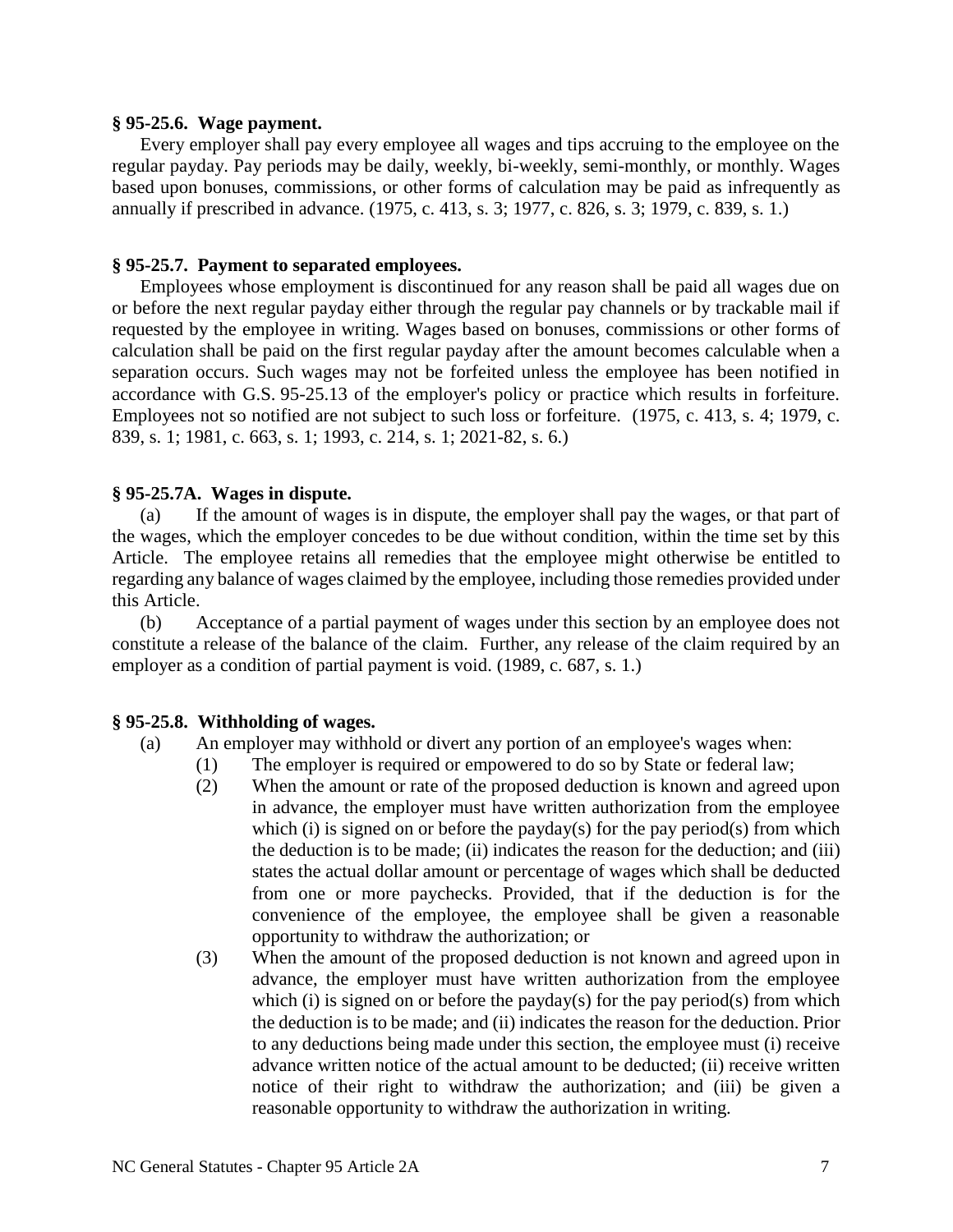(b) The withholding or diversion of wages owed for the employer's benefit must comply with the following requirements:

- (1) In nonovertime workweeks, an employer may reduce wages to the minimum wage level.
- (2) In overtime workweeks, employers may reduce wages to the minimum wage level for nonovertime hours.
- (3) No reductions may be made to overtime wages owed.

(c) In addition to complying with the requirements in subsections (a) and (b) of this section, an employer may withhold or divert a portion of an employee's wages for cash shortages, inventory shortages, or loss or damage to an employer's property after giving the employee written notice of the amount to be deducted seven days prior to the payday on which the deduction is to be made, except that when a separation occurs the seven-day notice is not required.

(d) Notwithstanding subsections (a) and (b), above, an overpayment of wages to an employee as a result of a miscalculation or other bona fide error, advances of wages to an employee or to a third party at the employee's request, and the principal amount of loans made by an employer to an employee are considered prepayment of wages and may be withheld or deducted from an employee's wages. Deductions for interest and other charges related to loans by an employer to an employee shall require written authorization in accordance with subsection (a), above.

(e) Notwithstanding subsections (a) and (c), above, if criminal process has issued against an employee, an employee has been indicted, or an employee has been arrested pursuant to Articles 17, 20, and 32 of Chapter 15A of the General Statutes for a charge incident to a cash shortage, inventory shortage, or damage to an employer's property, an employer may withhold or divert a portion of the employee's wages in order to recoup the amount of the cash shortage, inventory shortage, or damage to the employer's property, without the written authorization required by this section, but the amount of such withholdings shall comply with the provisions of subsection (b) of this section. If the employee is not found guilty, then the amount deducted shall be reimbursed to the employee by the employer.

(f) For purposes of this section, a written authorization or written notice may be in the form of an electronic record in compliance with Article 40 of Chapter 66 (the Uniform Electronic Transactions Act).

(g) Nothing in this Article shall preclude an employer from bringing a civil action in the General Court of Justice to collect any amounts due the employer from the employee. (1975, c. 413, s. 6; 1979, c. 839, s. 1; 1981, c. 663, s. 2; 2005-453, s. 16.)

**§§ 95-25.9, 95-25.10:** Repealed by Session Laws 2005-453, ss. 17 and 18, effective October 1, 2005.

#### **§ 95-25.11. Employers' remedies preserved.**

(a) Repealed by Session Laws 2005-453, s. 19.

(b) Nothing in this Article shall preclude an employer from bringing a civil action in the General Court of Justice to collect any amounts due the employer from the employee. (1979, c. 839, s. 1; 1981, c. 663, s. 5; 2005-453, s. 19.)

#### **§ 95-25.12. Vacation pay plans.**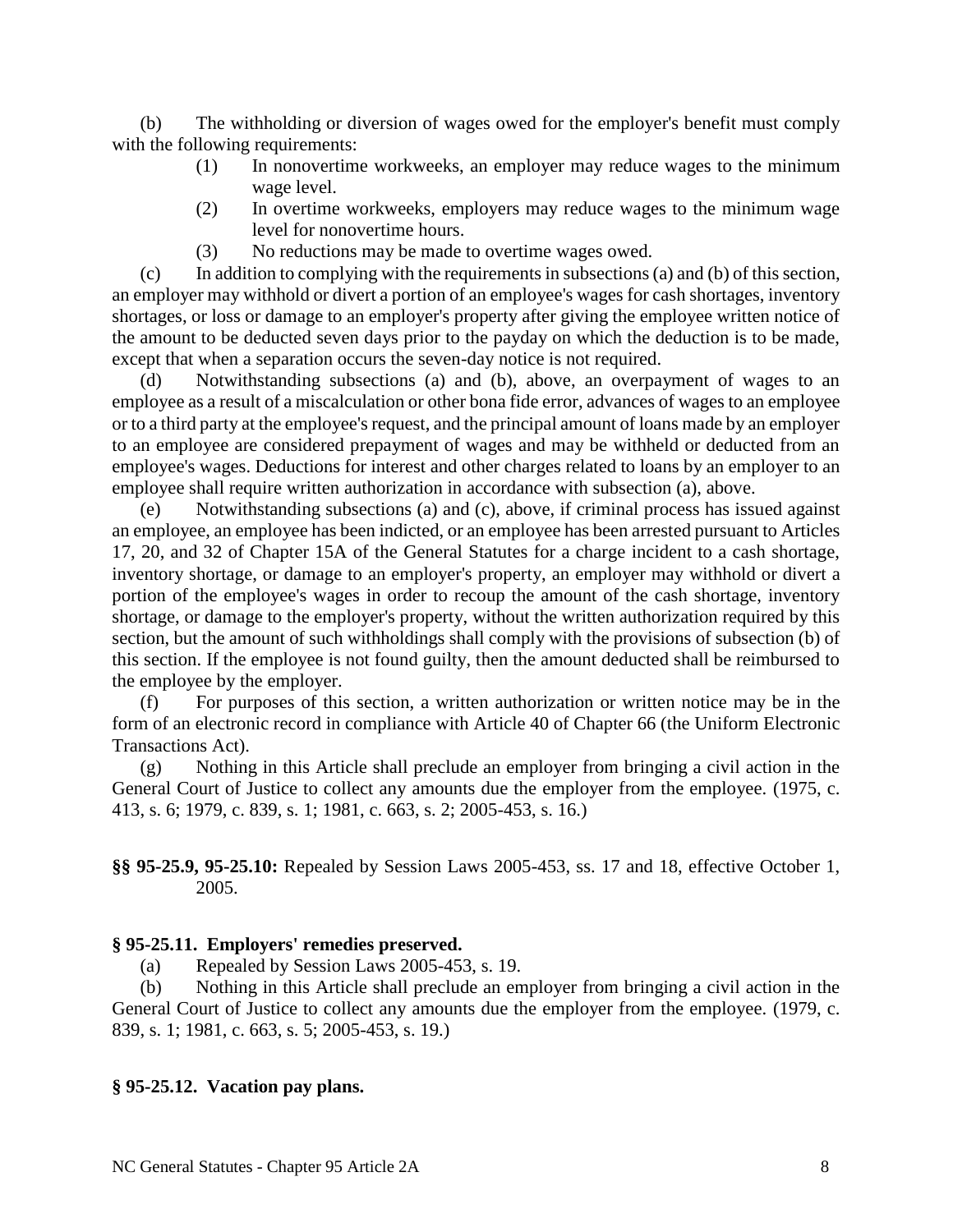No employer is required to provide vacation pay plans for employees. However, if an employer provides these promised benefits for employees, the employer shall give all vacation time off or payment in lieu of time off in accordance with the company policy or practice. Employees shall be notified in accordance with G.S. 95-25.13 of any policy or practice which requires or results in loss or forfeiture of vacation time or pay. Employees not so notified are not subject to such loss or forfeiture. (1979, c. 839, s. 1; 1981, c. 663, s. 6; 2005-453, s. 20.)

# **§ 95-25.13. Notification, posting, and records.**

Every employer shall do all of the following:

- (1) Notify its employees, in writing at the time of hiring, of the promised wages and the day and place for payment.
- (2) Make available to its employees, in writing or through a posted notice maintained in a place accessible to its employees, employment practices and policies with regard to promised wages.
- (3) Notify employees, in writing, at least one pay period prior to any changes in promised wages. Wages may be retroactively increased without the prior notice required by this subsection.
- (4) Furnish each employee with an itemized statement of deductions made from that employee's wages under G.S. 95-25.8 for each pay period such deductions are made. (1975, c. 413, s. 7; 1979, c. 839, s. 1; 1981, c. 663, s. 12; 1993, c. 203, s. 1; 2005-453, s. 21; 2021-82, s. 7.)

# **§ 95-25.14. Exemptions.**

(a) The provisions of G.S. 95-25.3 (Minimum Wage), G.S. 95-25.4 (Overtime), and G.S. 95-25.5 (Youth Employment), and the provisions of G.S. 95-25.15(b) (Record Keeping) as they relate to these exemptions, do not apply to:

- (1) Any person employed in an enterprise engaged in commerce or in the production of goods for commerce as defined in the Fair Labor Standards Act:
	- a. Except as otherwise specifically provided in G.S. 95-25.5;
	- b. Notwithstanding the above, any employee other than a learner, apprentice, student, or handicapped worker as defined in the Fair Labor Standards Act who is not otherwise exempt under the other provisions of this section, and for whom the applicable minimum wage under the Fair Labor Standards Act is less than the minimum wage provided in G.S. 95-25.3, is not exempt from the provisions of G.S. 95-25.3 or G.S. 95-25.4;
	- c. Notwithstanding the above, any employer or employee exempt from the minimum wage, overtime, or child labor requirements of the Fair Labor Standards Act for whom there is no comparable exemption under this Article shall not be exempt under this subsection except that where an exemption in the Fair Labor Standards Act provides a method of computing overtime which is an alternative to the method required in 29 U.S.C.S. § 207(a), the employer or employee subject to that alternate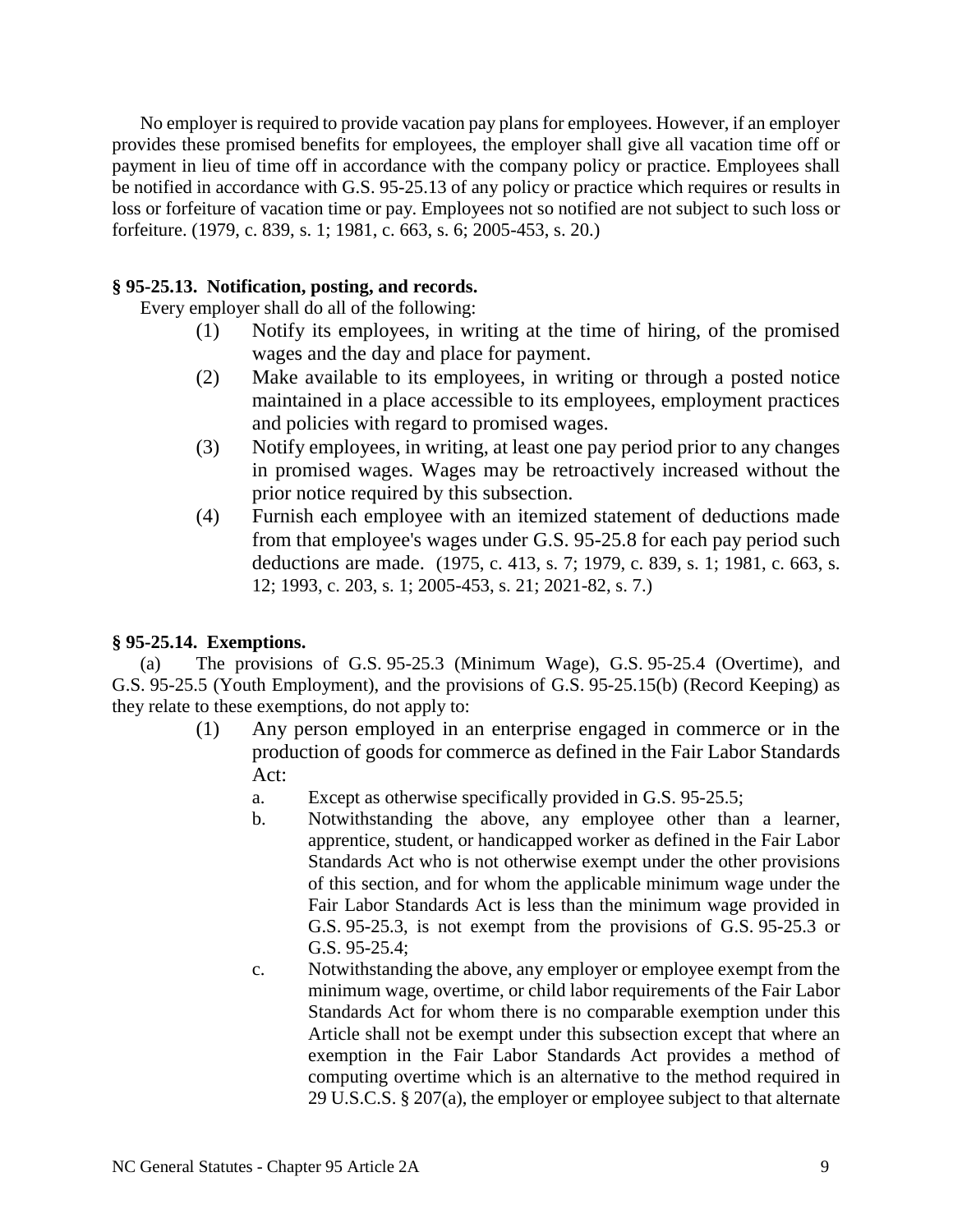method shall be exempt from the provisions of G.S. 95-25.4(a); provided that, persons not employed at an enterprise described in subdivision (1) of this subsection shall also be subject to the same alternative methods of overtime calculation in the circumstances described in the Fair Labor Standards Act exemptions providing those alternative methods;

- (2) Any person employed in agriculture, as defined under the Fair Labor Standards Act;
- (3) Any person employed as a domestic, including baby sitters and companions, as defined under the Fair Labor Standards Act;
- (4) Any person employed as a page in the North Carolina General Assembly or in the Governor's Office;
- (5) Bona fide volunteers in medical, educational, religious, or nonprofit organizations where an employer-employee relationship does not exist;
- (6) Persons confined in and working for any penal, correctional or mental institution of the State or local government;
- (7) Any person employed as a model, or as an actor or performer in motion pictures or theatrical, radio or television productions, as defined under the Fair Labor Standards Act, except as otherwise specifically provided in G.S. 95-25.5;
- (8) Any person employed by an outdoor drama in a production role, including lighting, costumes, properties and special effects, except as otherwise specifically provided in G.S. 95-25.5; but this exemption does not include such positions as office workers, ticket takers, ushers and parking lot attendants.

(b) The provisions of G.S. 95-25.3 (Minimum Wage) and G.S. 95-25.4 (Overtime), and the provisions of G.S. 95-25.15(b) (Record Keeping) as they relate to these exemptions, do not apply to:

- (1) Any employee of a boys' or girls' summer camp or of a seasonal religious or nonprofit educational conference center;
- (2) Any person employed in the catching, processing or first sale of seafood, as defined under the Fair Labor Standards Act;
- (3) The spouse, child, or parent of the employer or any person qualifying as a dependent of the employer under the income tax laws of North Carolina;
- (4) Any person employed in a bona fide executive, administrative, professional or outside sales capacity, as defined under the Fair Labor Standards Act;
- (5) Repealed by Session Laws 1989, c. 687, s. 2.
- (6) Any person while participating in a ridesharing arrangement as defined in G.S. 136-44.21;
- (7) Any person who is employed as a computer systems analyst, computer programmer, software engineer, or other similarly skilled worker, as defined in the Fair Labor Standards Act.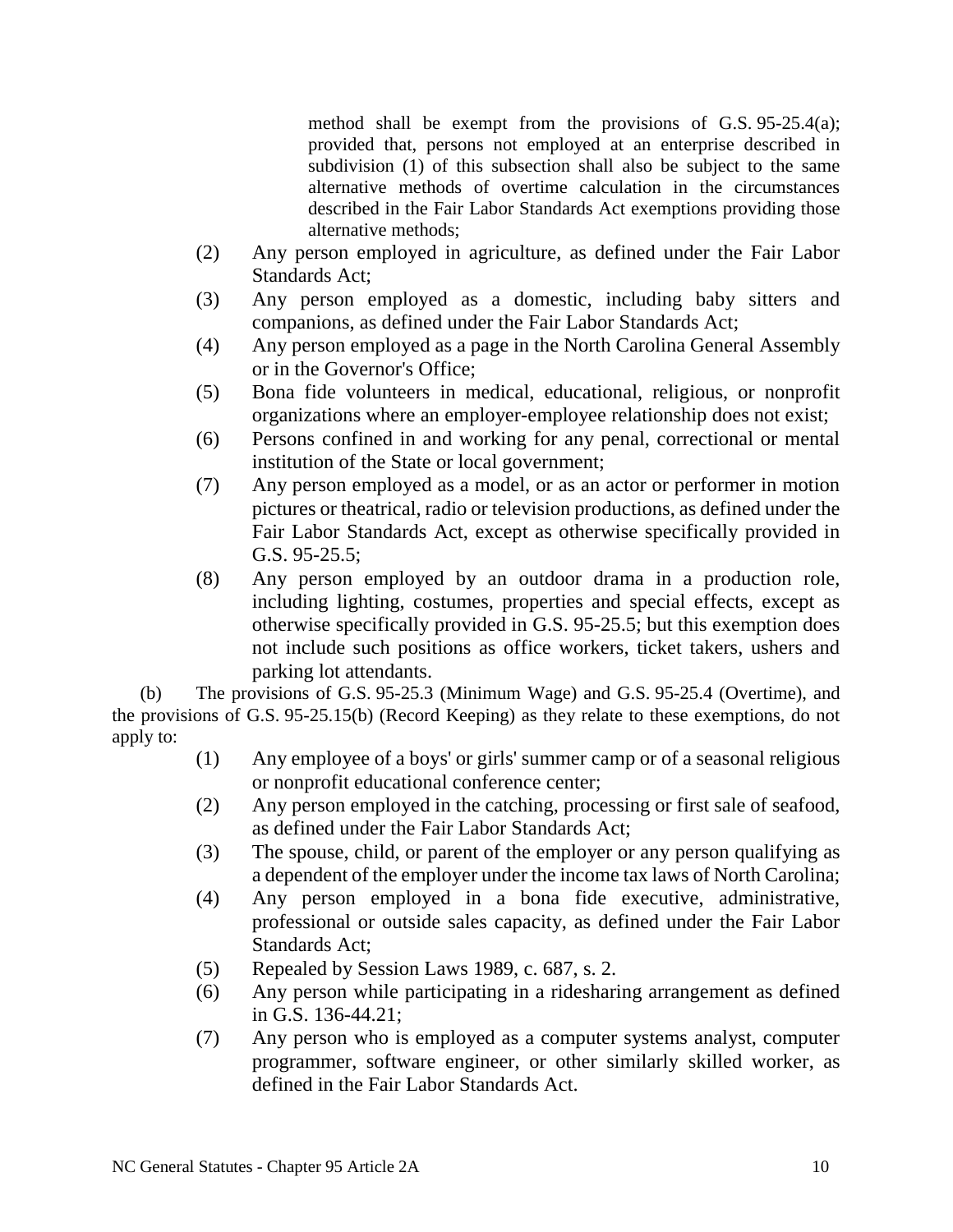(b1) The provisions of G.S. 95-25.3 (Minimum Wage) and G.S. 95-25.4 (Overtime), and the provisions of G.S. 95-25.15(b) (Record Keeping) as they relate to the exemptions provided for in this subsection, do not apply to any of the following:

- (1) Hours worked as a bona fide volunteer firefighter in an incorporated, nonprofit volunteer or community fire department.
- (2) Hours worked as a bona fide volunteer rescue and emergency medical services personnel in an incorporated, nonprofit volunteer or community fire department, or an incorporated, nonprofit rescue squad.

Hours worked in accordance with this subsection shall not be considered hours worked for purposes of G.S. 95-25.3 or G.S. 95-25.4.

(c) The provisions of G.S. 95-25.4 (Overtime), and the provisions of G.S. 95-25.15(b) (Record Keeping) as they relate to this exemption, do not apply to:

- (1) Drivers, drivers' helpers, loaders and mechanics, as defined under the Fair Labor Standards Act;
- (2) Taxicab drivers;
- (3) Seamen, employees of railroads, and employees of air carriers, as defined under the Fair Labor Standards Act;
- (4) Salespersons, mechanics and partsmen employed by automotive, truck, and farm implement dealers, as defined under the Fair Labor Standards Act;
- (5) Salespersons employed by trailer, boat, and aircraft dealers, as defined under the Fair Labor Standards Act;
- (6) Live-in child care workers or other live-in employees in homes for dependent children;
- (7) Radio and television announcers, news editors, and chief engineers, as defined under the Fair Labor Standards Act.
- (8) Any employee of a seasonal amusement or recreational establishment.

(d) The provisions of this Article do not apply to the State of North Carolina, any city, town, county, or municipality, or any State or local agency or instrumentality of government, except for the following provisions, which do apply:

- (1) The minimum wage provisions of G.S. 95-25.3;
- (2) The definition provisions of G.S. 95-25.2 necessary to interpret the applicable provisions;
- (3) The exemptions of subsections (a) and (b) of this section;
- (4) The complainant protection provisions of G.S. 95-25.20.

(e) Employment in a seasonal recreation program by the State of North Carolina, any city, town, county, or municipality, or any State or local agency or instrumentality of government, is exempt from all provisions of this Article, including G.S. 95-25.3 (Minimum Wage). (1937, c. 406; c. 409, s. 3; 1939, c. 312, s. 1; 1943, c. 59; 1947, c. 825; 1949, c. 1057; 1959, cc. 475, 629; 1961, cc. 602, 1070; 1963, c. 1123; 1965, c. 724; 1967, c. 998; 1973, c. 600, s. 1; 1975, c. 19, s. 26; c. 413, s. 2; 1977, c. 146; 1979, c. 839, s. 1; 1981, c. 493, s. 2; c. 606, s. 2; c. 663, s. 7; 1983, c. 708, s. 2; 1989, c. 687, s. 2; 1991, c. 330, s. 3; 1993, c. 214, s. 2; 1995, c. 509, s. 47; 1997-146, s. 2; 2002-113, s. 2; 2017-185, s. 3(a).)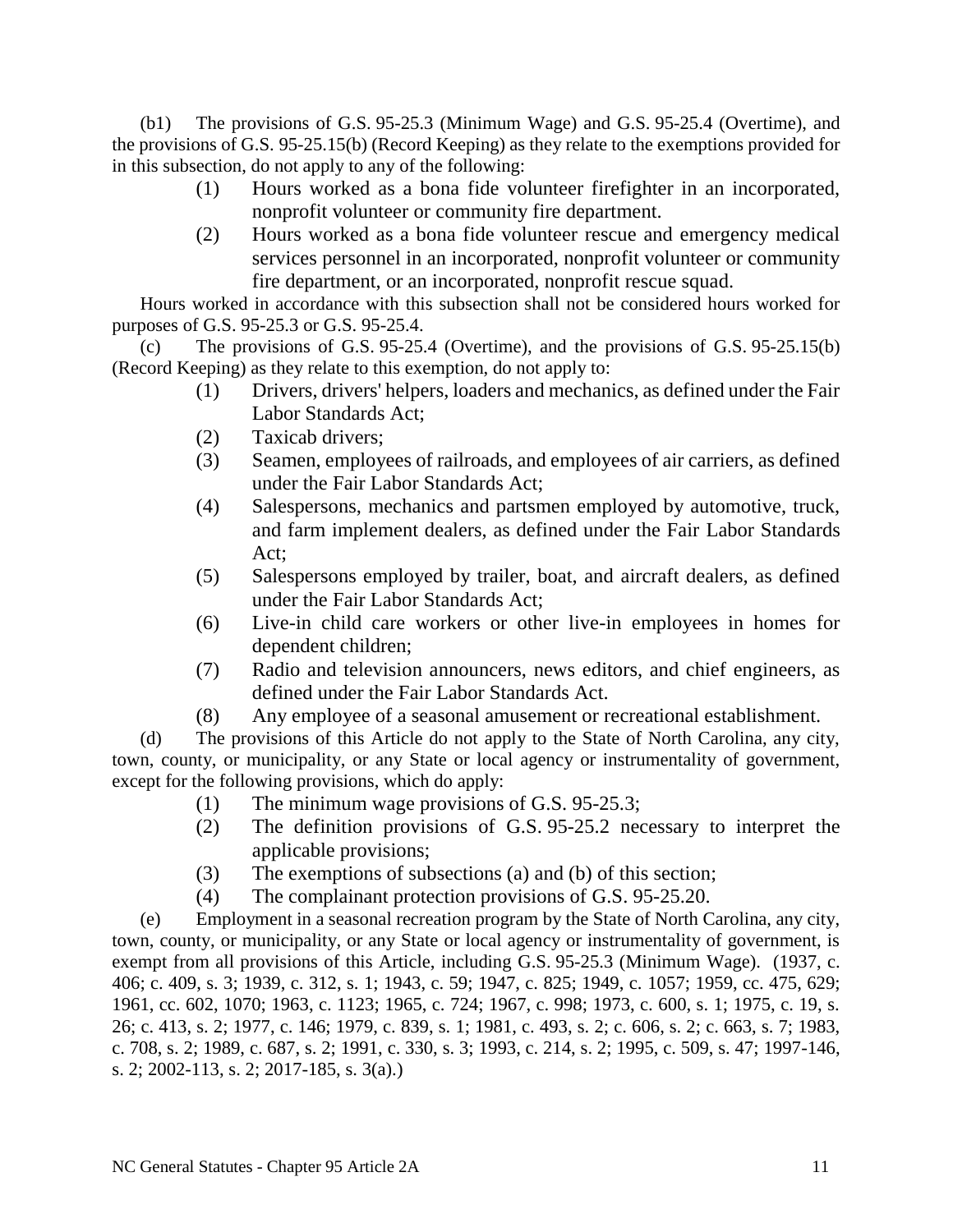#### **§ 95-25.15. Investigations and inspection of records; notice of law.**

(a) The Commissioner or his designated representative shall have the power and authority to enter any place of employment and gather such facts as are essential to determine whether or not the employer is covered by any provision of this Article.

With respect to any provision of this Article under which the employer is covered, the Commissioner or the Commissioner's designated representative may inspect such places and such records, make transcriptions of any and all such records, question employees and investigate such facts, conditions, practices, or matters as are necessary to determine whether the employer has violated said provision of this Article.

With respect to the provisions of G.S. 95-25.6 through 95-25.12 (Wage Payment) as those provisions apply to persons covered by the Fair Labor Standards Act, the Commissioner or his designated representative shall have no authority under this subsection unless the Commissioner or his designated representative has received a complaint from an employee of the covered establishment.

(b) Except as otherwise provided in this Article, every employer subject to any provision of this Article shall make, keep, and preserve such records of the persons employed by the employer, including the ages of employees, and of the wages, hours, and other conditions and practices of employment which are essential to the enforcement of this Article and are prescribed by regulation of the Commissioner, except that the Commissioner shall have no authority to prescribe records for the State of North Carolina, a city, town, county or other municipality or agency or instrumentality of government.

(c) A poster summarizing the major provisions of this Article shall be displayed in every establishment subject to this Article. This poster shall also include notice indicating the following in plain language:

- (1) Any worker who is defined as an employee by either G.S. 95-25.2(4), 143-786(a)(3), 96-1(b)(10), 97-2(2), or 105-163.1(4) shall be treated as an employee unless the individual is an independent contractor.
- (2) Any employee who believes that the employee has been misclassified as an independent contractor by the employee's employer may report the suspected misclassification to the Employee Classification Section within the Industrial Commission.
- (3) The physical location, mailing address, telephone number, and e-mail address where alleged incidents of employee misclassification occurred may be reported to the Employee Classification Section within the Industrial Commission. (1937, c. 317, ss. 5, 19; 1959, c. 475; 1971, c. 1231, s. 2; 1973, c. 649, s. 4; 1975, c. 413, ss. 7, 9; 1979, c. 839, s. 1; 2005-453, s. 22; 2009-351, s. 2; 2017-203, s. 3.)

### **§ 95-25.16. Enforcement.**

(a) The Commissioner shall enforce and administer the provisions of this Article, and the Commissioner or his authorized representative is empowered to hold hearings and to institute criminal and civil proceedings hereunder.

(b) The Commissioner or his authorized representative shall have power to administer oaths and examine witnesses, issue subpoenas, compel the attendance of witnesses and the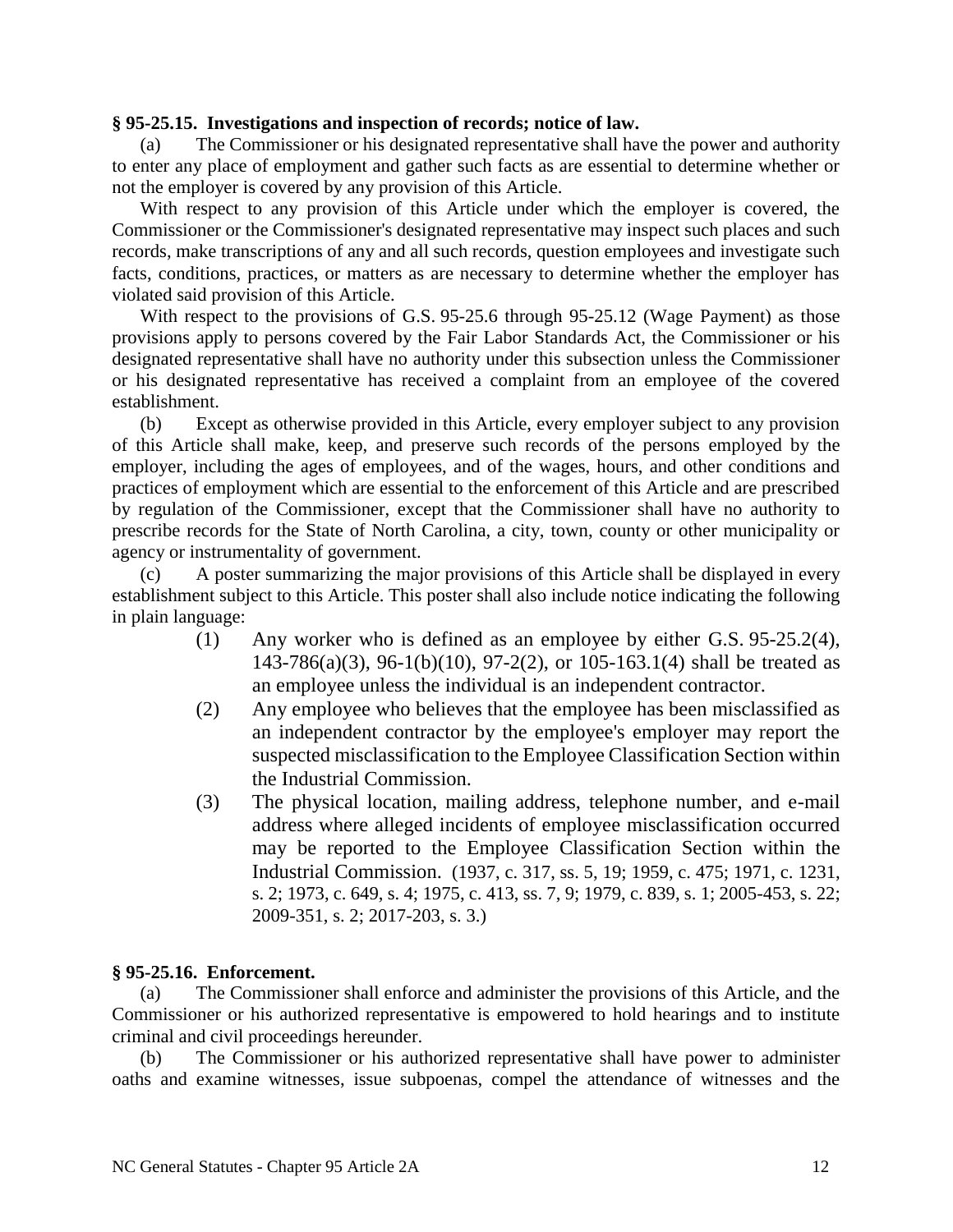production of papers, books, accounts, records, payrolls, documents, and take depositions and affidavits in any proceeding hereunder.

(c) The Commissioner is empowered to enter into reciprocal agreements with the labor department or corresponding agency of any other state or with the person, board, officer, or commission authorized to act on behalf of the department or agency, for the collection in the other state of claims and judgments for wages based upon investigations and findings made by the Commissioner or his authorized representative.

The Commissioner may, to the extent provided for by any reciprocal agreement entered into by law or with an agency of another state, as provided in this section, maintain actions in the courts of any other state for the collection of claims or judgments for wages and may assign the claims and judgments to the labor department or agency of the other state for collection to the extent that such an assignment may be permitted or provided for by the law of that state or by reciprocal agreement.

Except as provided in subsection (d) of this section, the Commissioner may, upon the written consent of the labor department or corresponding agency of any other state or of any person, board, officer, or commission authorized to act on behalf of the department or agency, maintain actions in the courts of this State upon assigned claims and judgments for wages arising in the other state in the same manner and to the same extent that these actions by the Commissioner are authorized when arising in this State.

(d) Subsection (c) of this section applies only to those states that extend comity to this State. (1937, c. 317, s. 19; c. 409, s. 7; 1971, c. 1231, s. 2; 1973, c. 649, s. 4; 1975, c. 473, s. 9; c. 475; 1979, c. 839, s. 1; 1989, c. 687, s. 3.)

#### **§ 95-25.17. Wage and Hour Division established.**

The Commissioner of Labor is charged with enforcement of this Article. The Commissioner shall appoint a Wage and Hour Director and any other employees the Commissioner deems necessary for enforcement of this Article. The Commissioner shall continue to prescribe the powers, duties, and responsibilities of the Director and employees engaged in the administration of this Article. (1979, c. 839, s. 1; 2005-453, s. 23.)

#### **§ 95-25.18. Legal representation.**

It shall be the duty of the Attorney General of North Carolina, when requested, to represent the Department of Labor in actions or proceedings in connection with this Article. (1979, c. 839, s. 1.)

#### **§ 95-25.19. Rules.**

The Commissioner may adopt rules needed to implement this Article. (1937, c. 317, s. 18; 1975, c. 413, s. 12; 1979, c. 839, s. 1; 1987, c. 827, s. 262.)

#### **§ 95-25.20. Records.**

Files and other records relating to investigations and enforcement proceedings pursuant to this Article, or pursuant to Article 21 of this Chapter with respect to Wage and Hour Act violations, shall not be subject to inspection and examination as authorized by G.S. 132-6 while such investigations and proceedings are pending. Nothing under this section shall impede the right to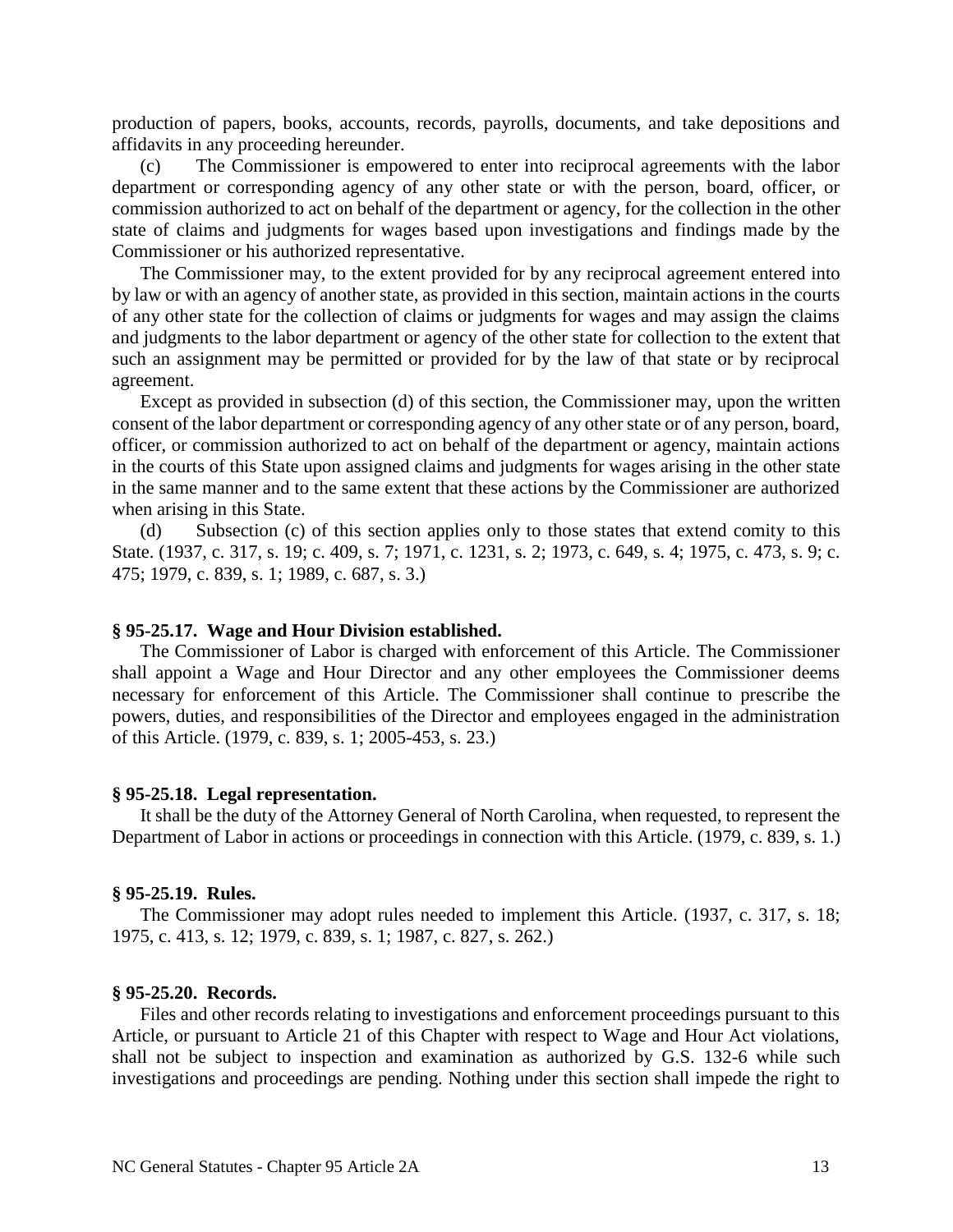discovery under G.S. 1A-1, Rules of Civil Procedure. (1979, c. 839, s. 1; 1981, c. 663, s. 8; 1991 (Reg. Sess., 1992), c. 1021, s. 3.)

### **§ 95-25.21. Illegal acts.**

(a) It shall be unlawful for any person to interfere unduly with, hinder, or delay the Commissioner or any authorized representative in the performance of official duties or refuse to give the Commissioner or his authorized representative any information required for the enforcement of this Article.

(b) It shall be unlawful for any person to make any statement or report, or keep or file any record pursuant to this Article or regulations issued thereunder, knowing such statement, report, or record to be false in a material respect.

(c) Any person who violates this section shall be guilty of a Class 2 misdemeanor. (1937, c. 409, ss. 6, 8; 1979, c. 839, s. 1; 1993, c. 539, s. 661; 1994, Ex. Sess., c. 24, s. 14(c).)

### **§ 95-25.22. Recovery of unpaid wages.**

(a) Any employer who violates the provisions of G.S. 95-25.3 (Minimum Wage), G.S. 95-25.4 (Overtime), or G.S. 95-25.6 through 95-25.12 (Wage Payment) shall be liable to the employee or employees affected in the amount of their unpaid minimum wages, their unpaid overtime compensation, or their unpaid amounts due under G.S. 95-25.6 through 95-25.12, as the case may be, plus interest at the legal rate set forth in G.S. 24-1, from the date each amount first came due.

(a1) In addition to the amounts awarded pursuant to subsection (a) of this section, the court shall award liquidated damages in an amount equal to the amount found to be due as provided in subsection (a) of this section, provided that if the employer shows to the satisfaction of the court that the act or omission constituting the violation was in good faith and that the employer had reasonable grounds for believing that the act or omission was not a violation of this Article, the court may, in its discretion, award no liquidated damages or may award any amount of liquidated damages not exceeding the amount found due as provided in subsection (a) of this section.

(b) Action to recover such liability may be maintained in the General Court of Justice by any one or more employees.

(c) Action to recover such liability may also be maintained in the General Court of Justice by the Commissioner at the request of the employees affected. Any sums thus recovered by the Commissioner on behalf of an employee shall be held in a special deposit account and shall be paid directly to the employee or employees affected.

(d) The court, in any action brought under this Article may, in addition to any judgment awarded plaintiff, order costs and fees of the action and reasonable attorneys' fees to be paid by the defendant. In an action brought by the Commissioner in which a default judgment is entered, the clerk shall order attorneys' fees of three hundred dollars (\$300.00) to be paid by the defendant.

The court may order costs and fees of the action and reasonable attorneys' fees to be paid by the plaintiff if the court determines that the action was frivolous.

(e) The Commissioner is authorized to determine and supervise the payment of the amounts due under this section, including interest at the legal rate set forth in G.S. 24-1, from the date each amount first came due, and the agreement to accept such amounts by the employee shall constitute a waiver of the employee's right to bring an action under subsection (b) of this section.

(f) Actions under this section must be brought within two years pursuant to G.S. 1-53.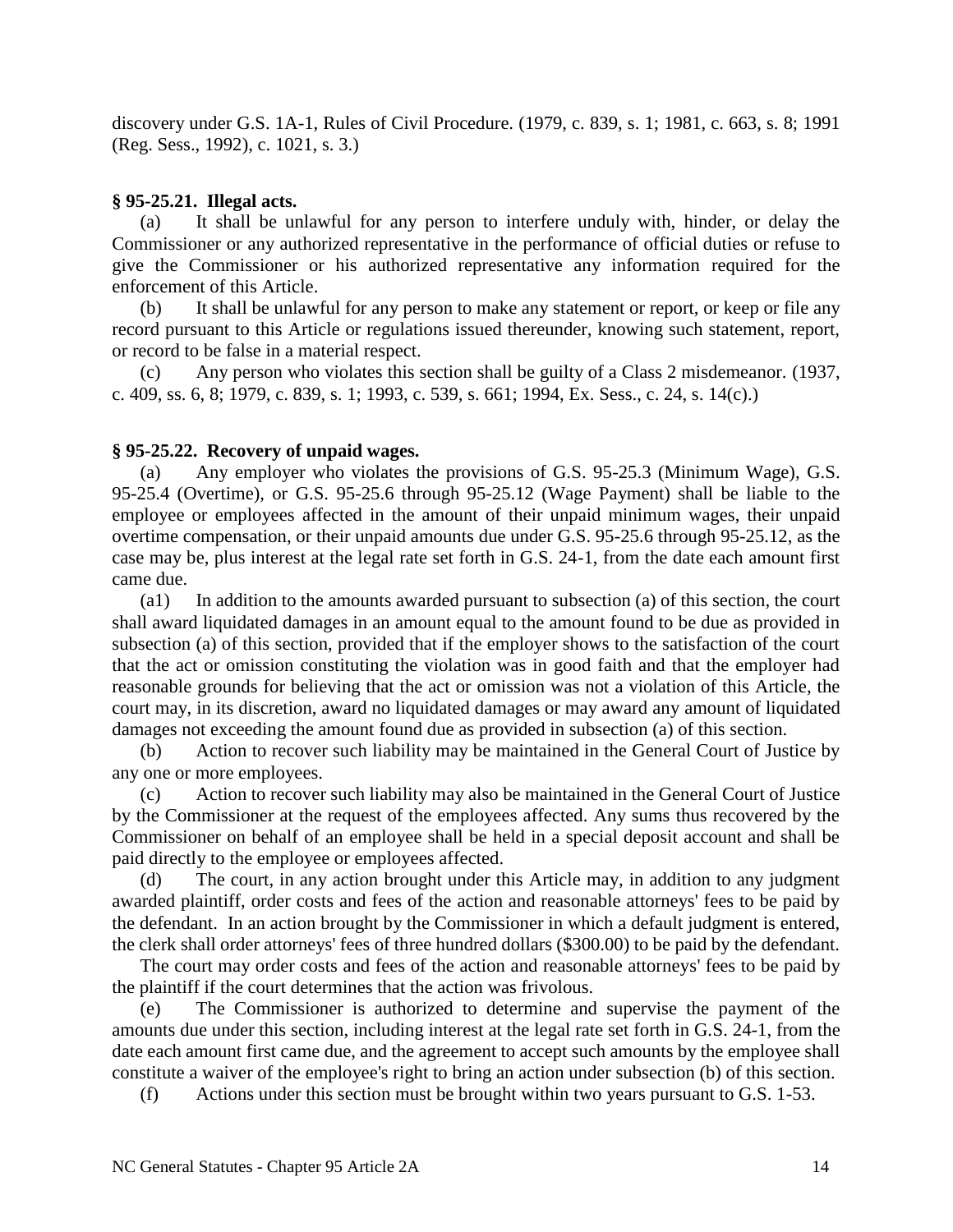(g) Prior to initiating any action under this section, the Commissioner shall exhaust all administrative remedies, including giving the employer the opportunity to be heard on the matters at issue and giving the employer notice of the pending action. (1959, c. 475; 1975, c. 413, s. 11; 1979, c. 839, s. 1; 1989, c. 687, s. 4; 1991, c. 298.)

#### **§ 95-25.23. Violation of youth employment; civil penalty.**

(a) Any employer who violates the provisions of G.S. 95-25.5 (Youth Employment) or any regulation issued thereunder, shall be subject to a civil penalty not to exceed five hundred dollars (\$500.00) for the first violation and not to exceed one thousand dollars (\$1,000) for each subsequent violation. In determining the amount of such penalty, the appropriateness of such penalty to the size of the business of the person charged and the gravity of the violation shall be considered. The determination by the Commissioner shall be final, unless within 15 days after receipt of notice thereof by certified mail with return receipt, by signature confirmation as provided by the U.S. Postal Service, by a designated delivery service authorized pursuant to 26 U.S.C. § 7502(f)(2) with delivery receipt, or via hand delivery, the person charged with the violation takes exception to the determination, in which event final determination of the penalty shall be made in an administrative proceeding pursuant to Article 3 of Chapter 150B and in a judicial proceeding pursuant to Article 4 of Chapter 150B.

(b) The amount of such penalty when finally determined may be recovered in the manner set forth in G.S. 95-25.23B.

(c) The clear proceeds of civil penalties provided for in this section shall be remitted to the Civil Penalty and Forfeiture Fund in accordance with G.S. 115C-457.2.

(d) Assessment of penalties under this section shall be subject to a two-year statute of limitations commencing at the time of the occurrence of the violation. (1979, c. 839, s. 1; 1981, c. 663, s. 9; 1989, c. 687, s. 6; 1993, c. 225, s. 1; 1998-215, s. 107; 2003-308, s. 1; 2007-231, s. 4; 2009-351, s. 1.)

### **§ 95-25.23A. Violation of record-keeping requirement; civil penalty.**

(a) Any employer who violates the provisions of G.S. 95-25.15(b) or any regulation issued pursuant to G.S. 95-25.15(b), shall be subject to a civil penalty of up to two hundred fifty dollars (\$250.00) per employee with the maximum not to exceed two thousand dollars (\$2,000) per violation by the Commissioner or the Commissioner's authorized representative. In determining the amount of the penalty, the Commissioner shall consider each of the following:

- (1) The appropriateness of the penalty for the size of the business of the employer charged.
- (2) The gravity of the violation.
- (3) Whether the violation involves an employee under 18 years of age.

The determination by the Commissioner shall be final, unless within 15 days after receipt of notice thereof by certified mail with return receipt, by signature confirmation as provided by the U.S. Postal Service, by a designated delivery service authorized pursuant to 26 U.S.C. § 7502(f)(2) with delivery receipt, or via hand delivery, the person charged with the violation takes exception to the determination, in which event final determination of the penalty shall be made in an administrative proceeding pursuant to Article 3 of Chapter 150B and in a judicial proceeding pursuant to Article 4 of Chapter 150B.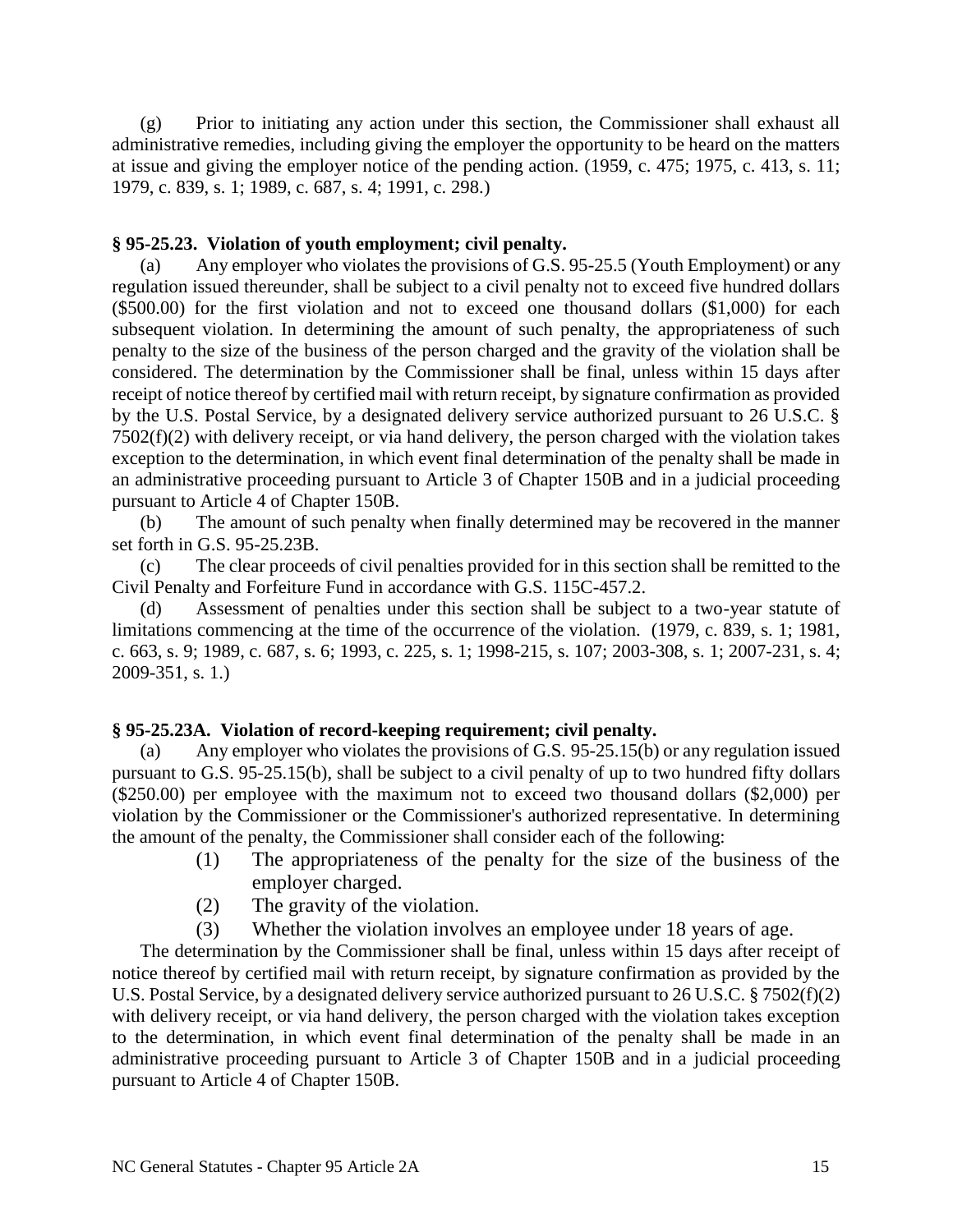(b) The amount of the penalty when finally determined may be recovered in the manner set forth in G.S. 95-25.23B.

(c) The clear proceeds of civil penalties provided for in this section shall be remitted to the Civil Penalty and Forfeiture Fund in accordance with G.S. 115C-457.2.

(d) Assessment of penalties under this section shall be subject to a two-year statute of limitations commencing at the time of the occurrence of the violation. (1989, c. 687, s. 5; 1993, c. 225, s. 2; 1998-215, s. 108; 2003-308, s. 2; 2007-231, s. 5; 2009-351, s. 3; 2021-82, s. 8.)

# **§ 95-25.23B. Civil penalty collection.**

The Commissioner may file in the office of the clerk of the superior court of any county a certified copy of an assessment, either unappealed from or affirmed in whole or in part upon appeal, of a civil money penalty under G.S. 95-25.23 or G.S. 95-25.23A. Upon such filing, the clerk shall enter judgment in accordance with the unappealed or affirmed portion of the assessment and shall notify the parties. Such judgment shall have the same effect, and all proceedings in relation to the judgment shall thereafter be the same, as though the judgment had been rendered in a suit duly heard and determined by the superior court of the General Court of Justice. (1993, c. 225, s. 3.)

# **§ 95-25.23C. Report on youth employment enforcement activities.**

- (a) Findings. The General Assembly finds that:
	- (1) There is an increasing need to protect the educational opportunities of youths under age 18 and to prohibit their employment in jobs and under conditions that are detrimental to their health and well-being.
	- (2) Although the statutory protections available for youths under age 18 who are employed in this State are comprehensive, those protections are rendered meaningless without effective enforcement.
	- (3) It is in the best interest of the State and its youngest workers to ensure that North Carolina employers are in full compliance with the youth employment laws and regulations enacted under the Wage and Hour Act.

(b) Intent. – Recognizing that the Department of Labor is the State agency charged with enforcing the Wage and Hour Act as it pertains to youth employment, the General Assembly intends to review the Department's education and enforcement activities on a regular basis in order to identify effective measures for enhancing youth employment protections in this State.

(c) Report. – No later than February 1 of each year, the Commissioner shall submit a written report to the Joint Legislative Oversight Committee on Agriculture and Natural and Economic Resources, the Joint Legislative Education Oversight Committee, and the Fiscal Research Division of the General Assembly on the Department of Labor's investigative, inspection, and enforcement activities under the Wage and Hour Act pertaining to youth employment. Each report submitted pursuant to this subsection shall contain data and information about the calendar year preceding the date on which the last written report was submitted. The report shall include at least all of the following:

> (1) All activities the Department of Labor has sponsored or participated in for the purpose of educating employers about their responsibilities under the Wage and Hour Act.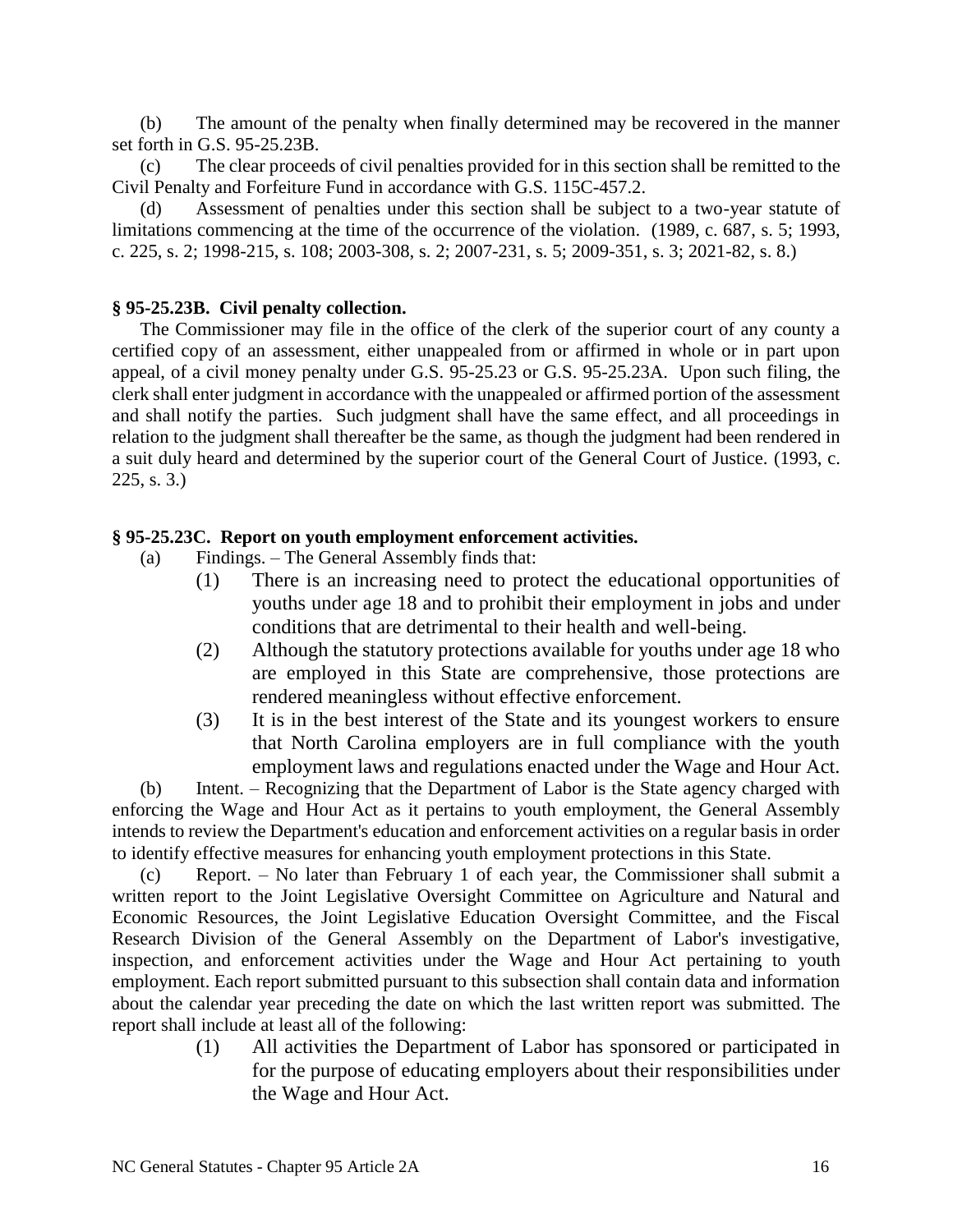- (2) The total number of complaints received by the Department of Labor alleging youth employment violations under the Wage and Hour Act, or any regulations issued under the Wage and Hour Act, or both.
- (3) The specific types of youth employment violations alleged and the ages of the youths referenced in the complaints received by the Department of Labor.
- (4) The total number of investigations conducted by the Department of Labor concerning alleged youth employment violations, the length of the investigations, and the number of investigators assigned to conduct the investigations. For purposes of this subdivision, the Commissioner shall provide a separate analysis of (i) investigations initiated by the Department in response to a complaint, (ii) investigations initiated by the Department in the absence of a complaint, and (iii) alleged record-keeping violations pertaining to youth employment.
- (5) The total number of administrative proceedings involving youth employment violations.
- (6) The total number and identity of employers cited for youth employment violations and the industries or occupations that received the greatest and the least number of complaints alleging youth employment violations.
- (7) The total number and dollar amount of civil penalties assessed pursuant to G.S. 95-25.23 and the total number and dollar amount of civil penalties actually collected pursuant to that section. For purposes of this subdivision, the Commissioner shall provide a detailed, itemized list of each civil penalty represented in the total number and dollar amounts reported pursuant to this subdivision and indicate whether each civil penalty is the result of a complaint.
- (8) The total number and dollar amount of civil penalties assessed pursuant to G.S. 95-25.23A and the total number and dollar amount of civil penalties actually collected pursuant to that section. For purposes of this subdivision, the Commissioner shall provide a detailed, itemized list of each civil penalty represented in the total number and dollar amounts reported pursuant to this subdivision and indicate whether each civil penalty is the result of a complaint.
- (9) An explanation of any obstacles that prevented the Department of Labor from enforcing any provision of the Wage and Hour Act as it pertains to youth employment, any recommended changes to the Wage and Hour Act to strengthen the Department of Labor's oversight and enforcement of youth employment laws and regulations in this State, and any other information related to the Department of Labor's enhanced enforcement of the State's youth employment laws and regulations.
- (10) Recommendations about the funding needed by the Department to (i) eliminate any identified obstacles to enforcement of youth employment